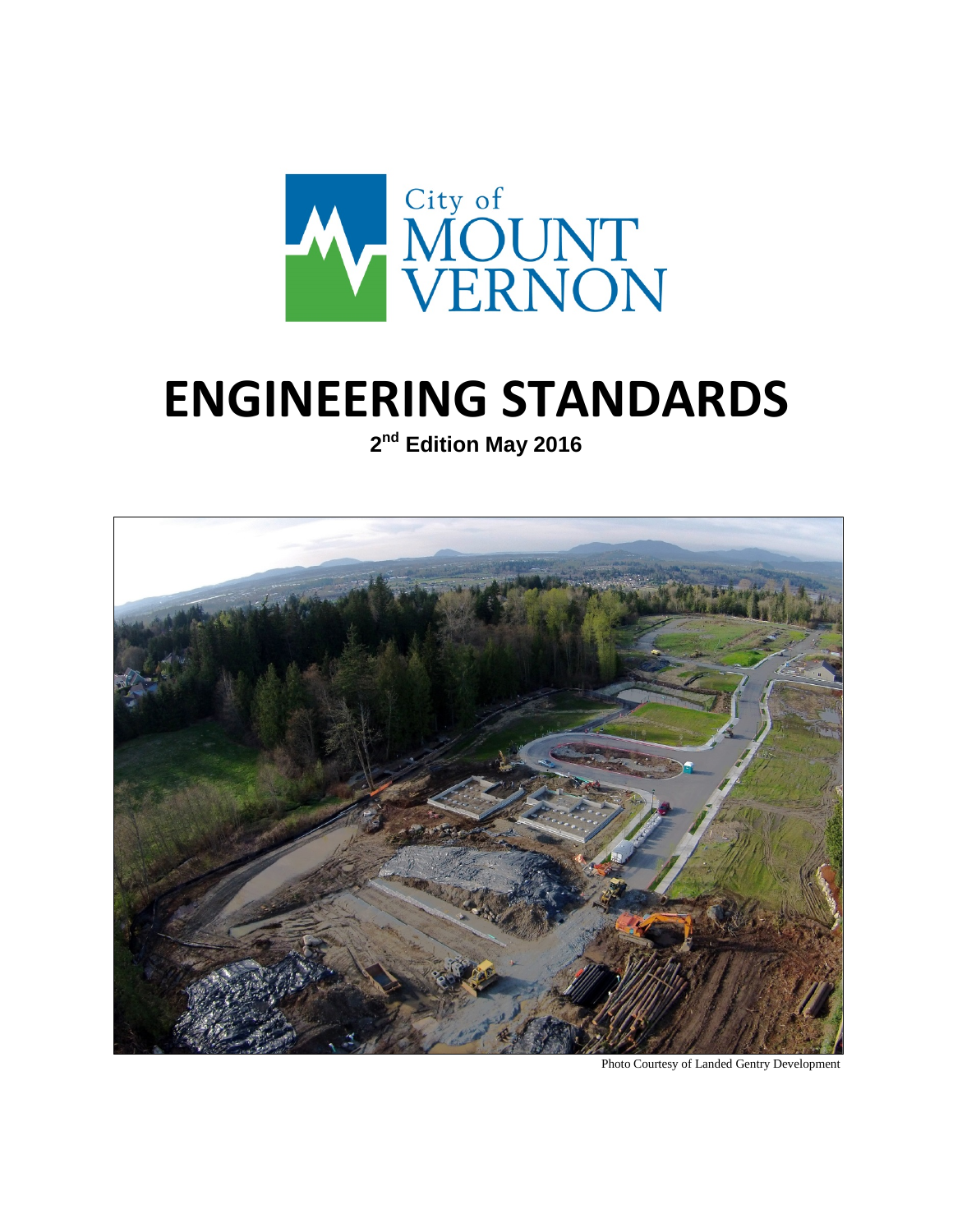

### PUBLIC WORKS

## COMMUNITY AND ECONOMIC DEVELOPMENT

# Engineering Standards

2nd Edition May 2016

**APPROVED BY:** sco Bell, PE. Public Works Director

MAY 16,2016 Date

 $16$  MBY 2016 Date

Robert Hyde, PE. Community and Economic Development Director

Jill Boudreau, Mayor

Mikael Love, PE. Assistant Public Works Director Blaine Chesterfield, Stormwater Program/Engineering Manager Ana Chesterfield, Development Services Engineering Manager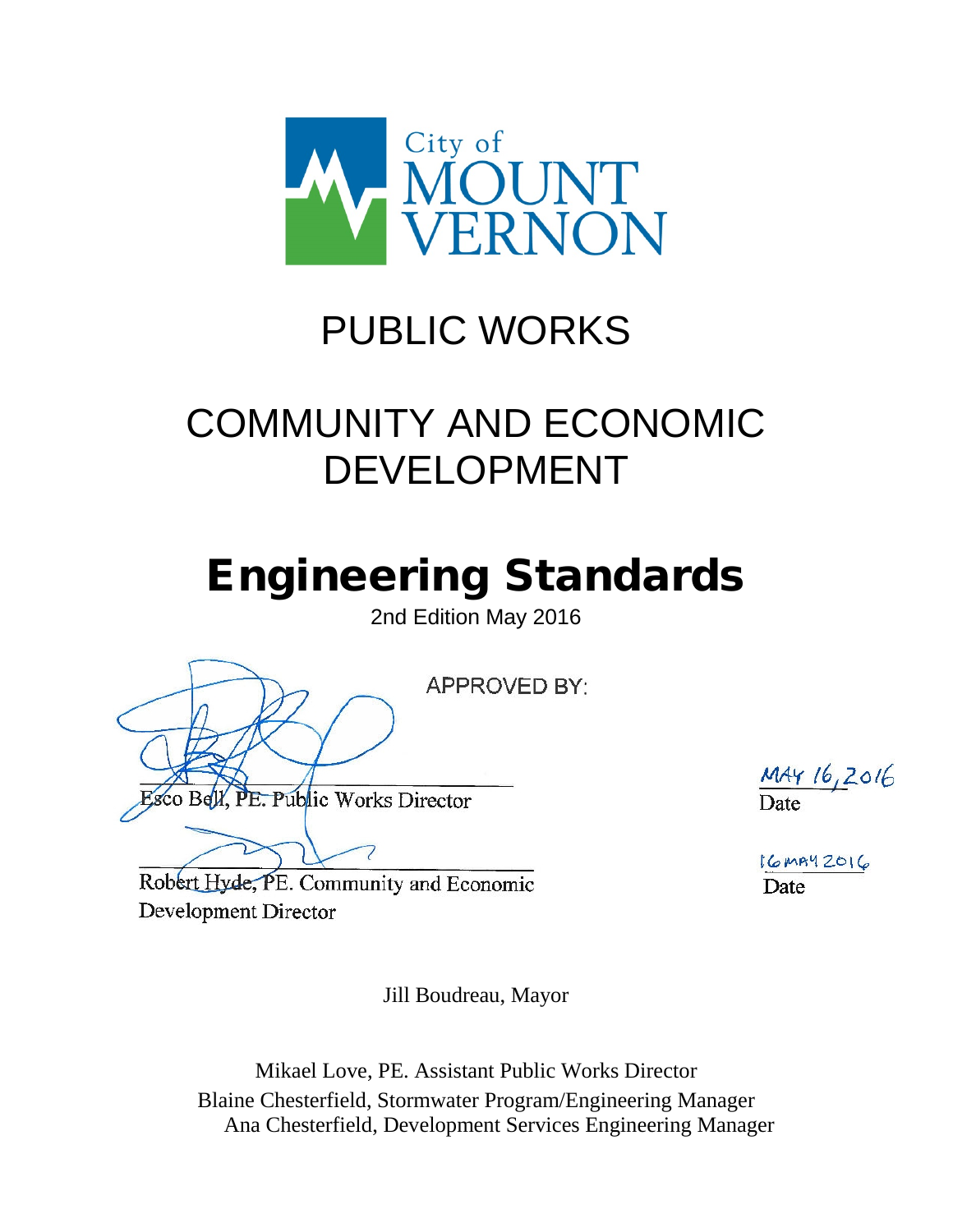

#### **Acknowledgements**

These Engineering Standards were updated in collaboration with local engineering, construction and building professionals. We appreciate their input and the time invested during many months to produce a clear, common sense approach and innovative document. Expert city staff worked hand-in-hand with these stakeholders, thereby fostering open dialogue for other future updates to improve the City's infrastructure for our community.

We thank Mayor Boudreau and City Council for their support in the accomplishment of this tremendous task.

#### **Engineering Standards Committee Team**

#### **Ravnik & Associates, Inc.**

John Ravnik, P.E. Heike Nelson, P.E.

#### **Woodmansee Construction, Inc.**

Joseph Woodmansee, Owner

**Landed Gentry Homes**  Steve Baughn, Civil Designer

**Backstrom Curb & Sidewalk, Inc.** Garland Wilkerson

#### **Public Works and Community and Economic Development Staff**

Dean Gilbert, Senior Engineering Technician John Torgerson, Development Inspector Stella Spring, Storm Water Technician Iris Sanchez, Permit Technician Doug Nathe, GIS/Associate Engineer Darin Christen, PE., Senior Engineer Ana Chesterfield, Development Services Engineering Manager